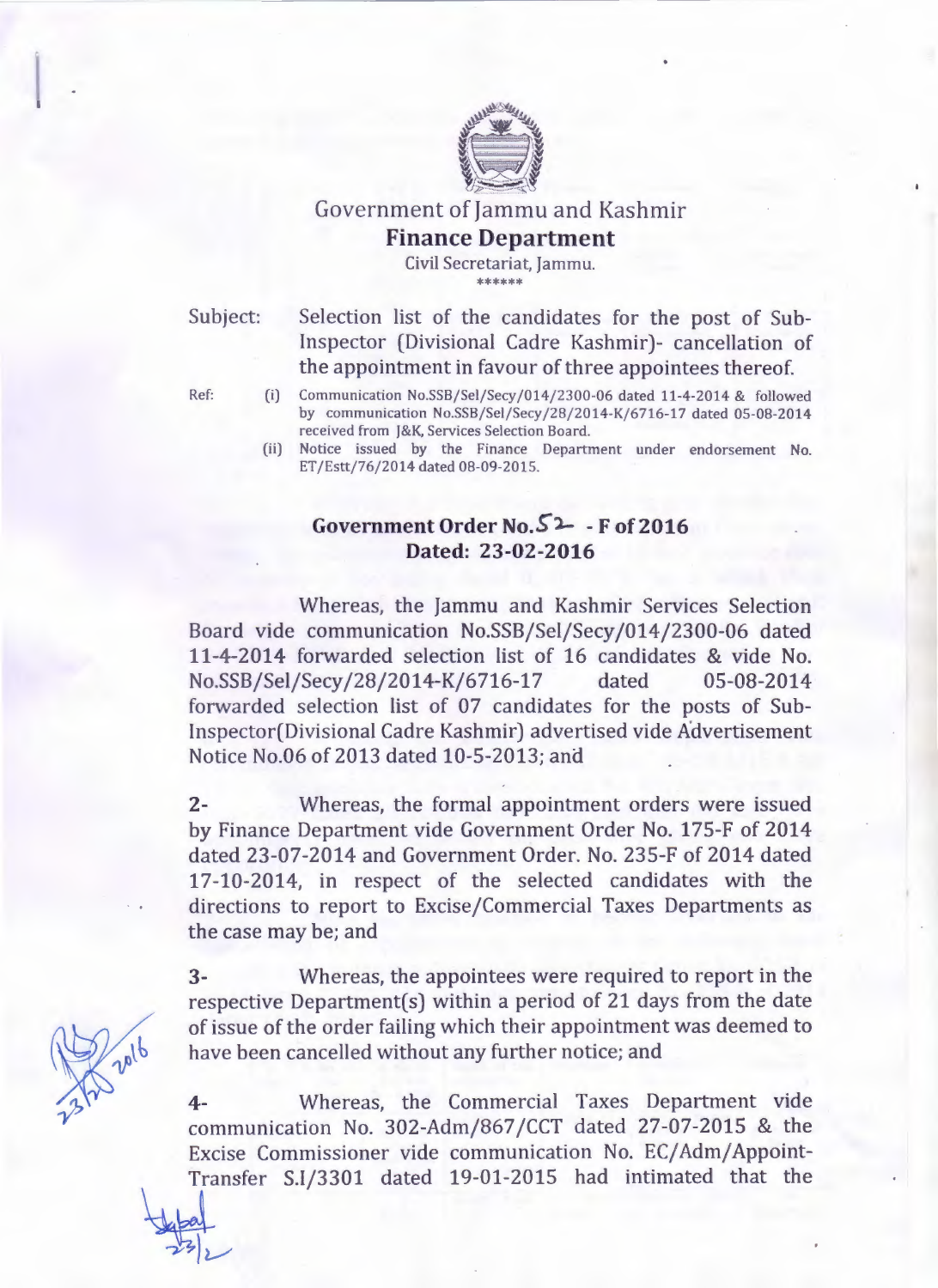following three candidates have not joined in the Commercial Taxes/Excise Departments till date; and

| S.<br>No. | S. No. in<br>the<br><b>Select</b><br>List | S. No. in<br>the G.O.<br>No. & Date                                              | Name of the<br>candidates | Parentage             | Permanent<br><b>Address</b>         | Category<br>OM<br>(Commercial<br>Taxes) |
|-----------|-------------------------------------------|----------------------------------------------------------------------------------|---------------------------|-----------------------|-------------------------------------|-----------------------------------------|
| 1.        | 8                                         | $\overline{2}$<br>$(G.O$ No.<br>$175-F$ of<br>2014 dated<br>$23 - 07 -$<br>2014. | Tasadug<br><b>Husain</b>  | Muzaffar Ali          | Wata<br>Magam<br>Beerwah<br>Budgam. |                                         |
| 2.        | $\overline{9}$                            | $\overline{3}$<br>(G.O No.<br>$175-F$ of<br>2014 dated<br>$23 - 07 -$<br>2014.   | Sheikh<br>Abdul<br>Rouf   | Gh<br>Ahmad<br>Sheikh | Nathipora<br>Doru<br>Anantnag J&K.  | OM<br>(Commercial<br>Taxes)             |
| 3.        | 3<br>(Waiting)                            | $\overline{2}$<br>(G.O No.<br>$235-F$ of<br>2014 dated<br>$17 - 10 - 2014$       | Ahmad<br>Reyaz<br>Yatoo   | Gh.<br>Nabi<br>Yatoo  | Goshibugh<br>Pattan<br>Baramulla.   | OM<br>(Excise)                          |

5- Whereas, the Department decided to give another /last opportunity to all of the three candidates to report in Commercial Taxes/Excise Departments, within a period of 10 days from the date of issuance of the notice dated 08-09-2015, failing which their appointment as Sub- Inspectors(Divisional Cadre Kashmir) of J&K Excise & Commercial Taxes (Subordinate) Service in the Pay Band of Rs. 5200-20200 with Grade Pay of Rs. 2400/- was deemed to have been cancelled ab-initio; and

6- Whereas, the Commercial Taxes Department vide communication No. 302-Adm-11/1383/CCT dated 05-10-2015 & the Excise Commissioner vide communication No. EC/ Adm/ Apptt. Sub Insp/5077 dated 25-01-2016 have informed that the said three  $appointee(s)$  have not joined till date after giving one more opportunity.

7- Now therefore, sanction is hereby accorded to the cancellation of appointment in respect of the following three candidate(s) ab-initio ordered vide Government Order No. 175-F of 2014 dated 23-07-2014 and Government Order. No. 235-F of 2014 dated 17-10-2014:-

| $S_{n}$<br>No. | S. No. in<br>the<br><b>Select</b><br>List | S. No. in<br>the G.O.<br>No. & Date                          | Name of the<br>candidates | Parentage             | Permanent<br><b>Address</b>         | Category                   |
|----------------|-------------------------------------------|--------------------------------------------------------------|---------------------------|-----------------------|-------------------------------------|----------------------------|
| 1.             | 8                                         | (G.O No.<br>$175-F$ of<br>2014 dated<br>$23 - 07 -$<br>2014. | Tasadug<br>Husain         | Muzaffar Ali          | Magam<br>Wata<br>Beerwah<br>Budgam. | OM<br>Commercial<br>Taxes) |
| 2.             | $\mathbf{Q}$                              | G.O No.                                                      | Abdul<br>Sheikh<br>Rouf   | Gh<br>Ahmad<br>Sheikh | Nathipora<br>Doru<br>Anantnag J&K.  | OM<br><b>Commercial</b>    |

..



 $$\frac{1}{23}$